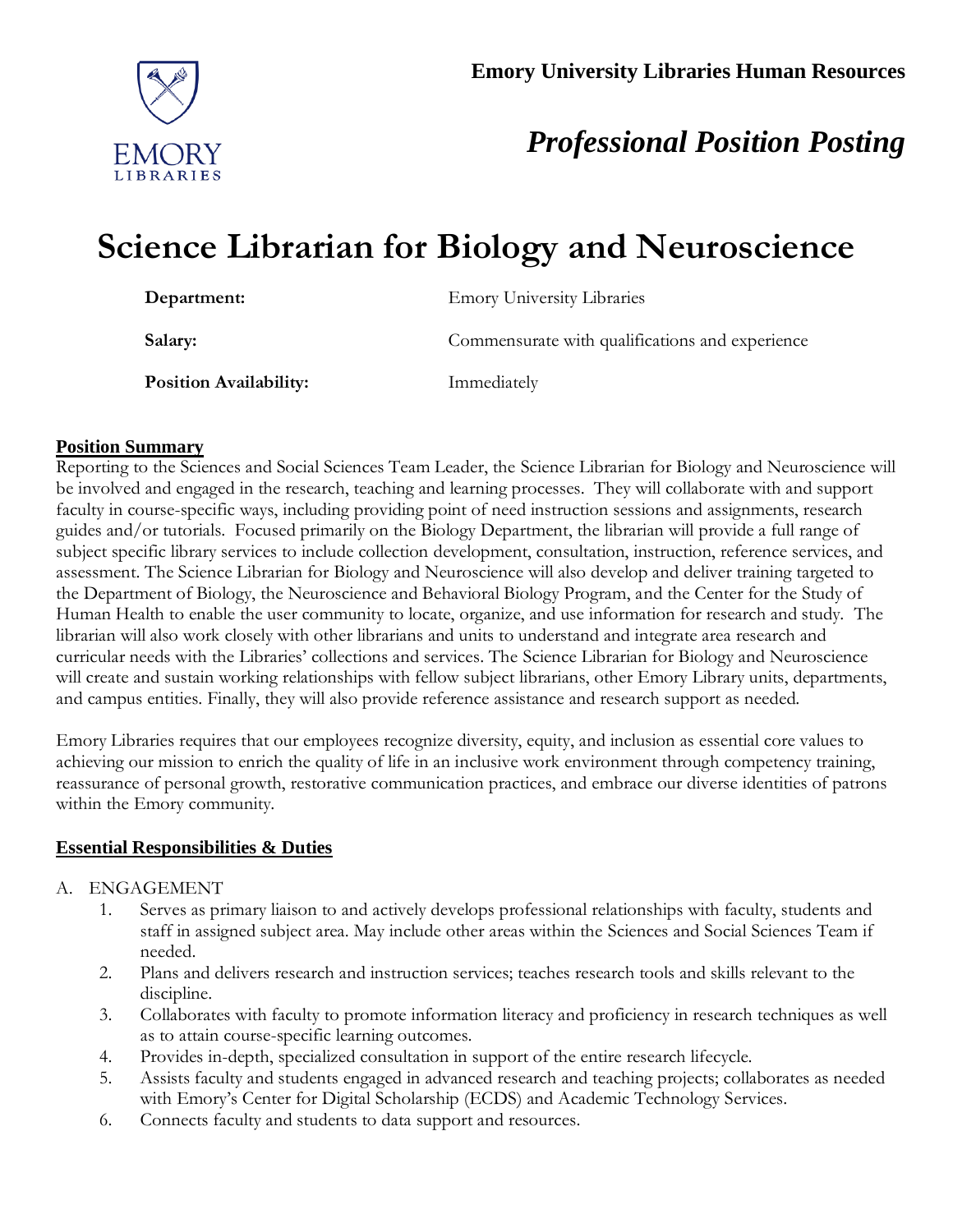- 7. Responds to requests for mediated searches and in-depth reference requests using a variety of biomedical and other relevant subject databases and specialized resources; delivers results in formats appropriate for the user.
- 8. Partners with other libraries and centers relevant to discipline to provide teaching and research support.
- 9. Is a member of the Sciences and Social Sciences Team.
- 10. Connects faculty and students to Scholarly Communications support and resources.

# B. COLLECTIONS

- 1. Develops and manages research-level collections in Biology and Neuroscience to support the research and teaching needs of the Emory University community.
- 2. Promotes and markets collections.
- 3. Collaborates with colleagues in related subject areas and libraries to acquire materials.
- 4. Participates in collection evaluation projects
- 5. Responsibility for additional subject areas may be assigned.

# C. PROFESSIONAL RESPONSIBILITIES

- 1. Participates in professional and scholarly associations and organizations including maintaining membership and/or accreditation; attending meetings, conferences, and workshops; and serving in appointed or elected positions.
- 2. Maintains up-to-date professional knowledge and skills in areas related to primary job assignment as well as maintains general knowledge of current trends in higher education, academic libraries, and information and educational technology.
- 3. Provides reference assistance to Emory students and faculty, visiting scholars, and the public as needed and assigned.
- 4. Adheres to guidelines outlined in the *Handbook Governing the Librarian series for Faculty-Equivalent Librarians* to ensure appointment, appointment renewal and promotion-in-rank
- 5. Participates in library and campus committees as appropriate for service purposes.

# **Required Qualifications**

- ALA-accredited master's degree in Library and Information Science OR equivalent education and relevant library experience.
- Degree in Biology or related discipline.
- One to three years of professional experience.
- Demonstrated knowledge and experience with instruction, information literacy, and assessment of library services and resources.
- Commitment to user-centered library services.
- Strong interest in technology and tools for research and teaching.
- Evidence of excellent communication, public speaking, teaching, writing and analytical skills.
- Demonstrated knowledge of current trends and issues in academic libraries, higher education, scholarly communications, and relevant subject disciplines.
- Ability to build and sustain effective interpersonal relationships with library staff, faculty and students, off campus faculty and administrators, campus administrators, etc.
- Commitment to fostering a diverse educational environment and workplace and an ability to work effectively with a diverse faculty, staff, and student population.
- Demonstrated willingness to respond to new opportunities with initiative, creative energy, and leadership.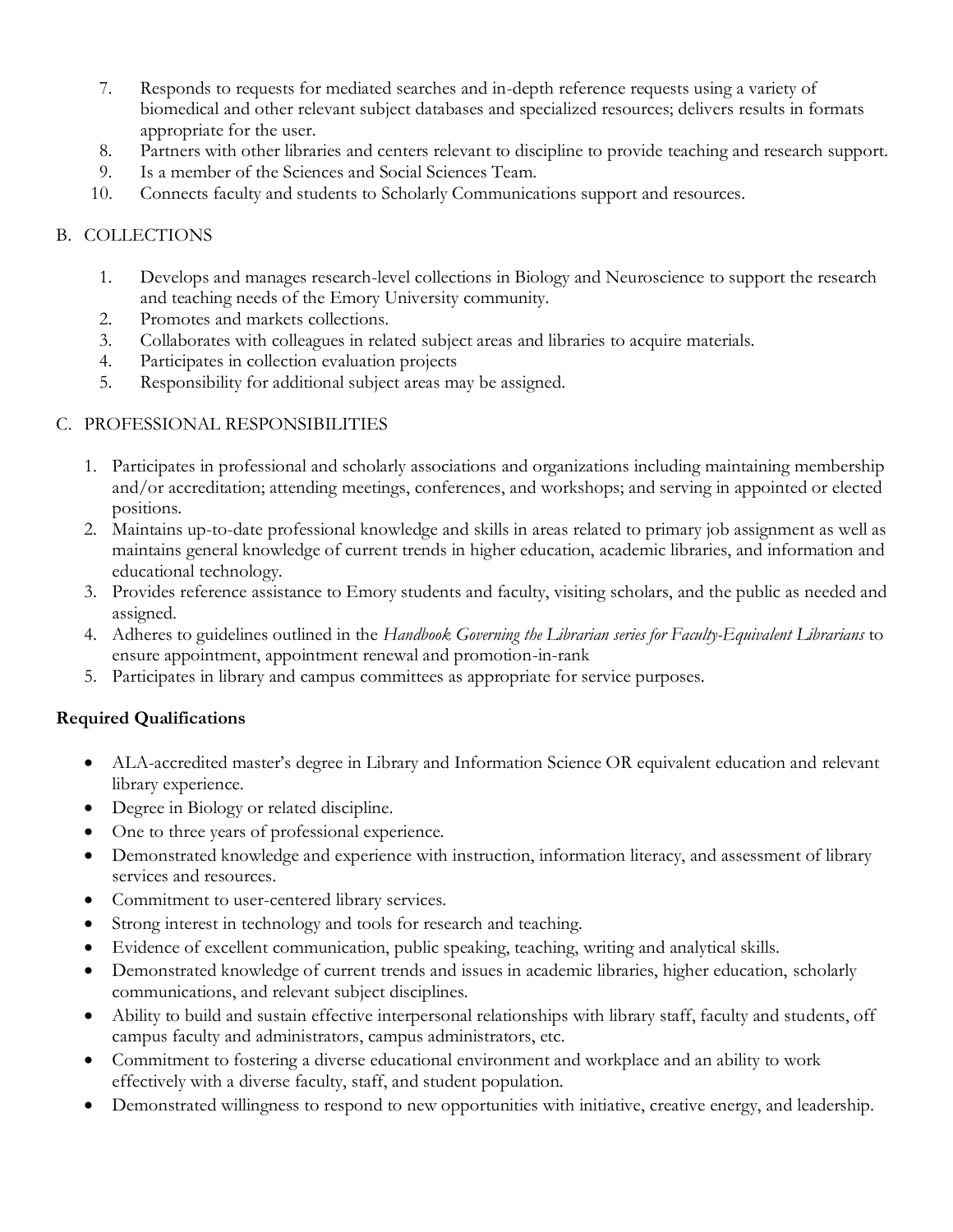# **Preferred Qualifications**

- Practical knowledge of ACRL's Framework for Information Literacy for Higher Education.
- Experience with assessment tools and techniques.
- Evidence of active participation, involvement, or leadership in local, state, regional, national, or international professional or scholarly associations.

#### **Application Procedures**

Interested candidates should review the applications requirements and apply online at [http://apply.interfolio.com/100644.](http://apply.interfolio.com/100644)

Applications may be submitted as Word or PDF attachments and must include:

- 1) Current resume/vita detailing education and relevant experience;
- 2) Cover letter of application describing qualifications and experience; and
- 3) Emory Libraries recognize diversity, equity, and inclusion as core values integral to achieving our mission to enrich the quality of life and advance intellectual discovery by connecting people of diverse backgrounds and experiences. Please write a statement of 300-500 words that describes your experience with supporting the teaching, learning, and research of diverse students and faculty and explain how you will foster an inclusive research, teaching, and learning environment through your role as a science librarian at Emory.
- 4) On a separate document list the names, email addresses, and telephone numbers of 3 professional references including a current or previous supervisor.

**Review of applications will begin the first week of March.** Review of applications will continue until position is successfully filled. Emory is an Equal Opportunity/Affirmative Action Employer that welcomes and encourages diversity and seeks applications and nominations from women, minorities, people with disabilities and veterans.

#### **General Information**

Professional librarians at Emory Libraries are 12-month faculty-equivalent positions evaluated annually with assigned ranks renewable for 3 or 5 years based on experience and background. Appropriate professional leave and funding is provided. Depending on educational credentials and position, librarians may be considered for a shared/dual appointment between the library and academic department as a faculty member.

Librarian appointees at Emory generally have educational credentials and professional backgrounds with academic library experience and/or disciplinary knowledge and demonstrate a commitment to continuous learning, professional engagement and involvement, research and scholarship, creativity, innovation, and flexibility. Such backgrounds will normally include a graduate degree from an ALA-accredited library and information science program AND/OR a discipline-specific master's OR doctoral degree. In addition to professional competence and service within the library in the primary job assignment, advancement and/or appointment renewal requires professional involvement and contributions outside of the library and scholarly activities. Candidates must show evidence or promise of such contributions.

Emory provides an extremely competitive fringe benefit plan that includes personal leave, holiday pay, medical and dental plans, life insurance, courtesy scholarships, and tuition reimbursement just to name a few. For a full list of benefit programs, please go to [http://www.hr.emory.edu/eu/benefits/.](http://www.hr.emory.edu/eu/benefits/)

# **Description of Institution and Library**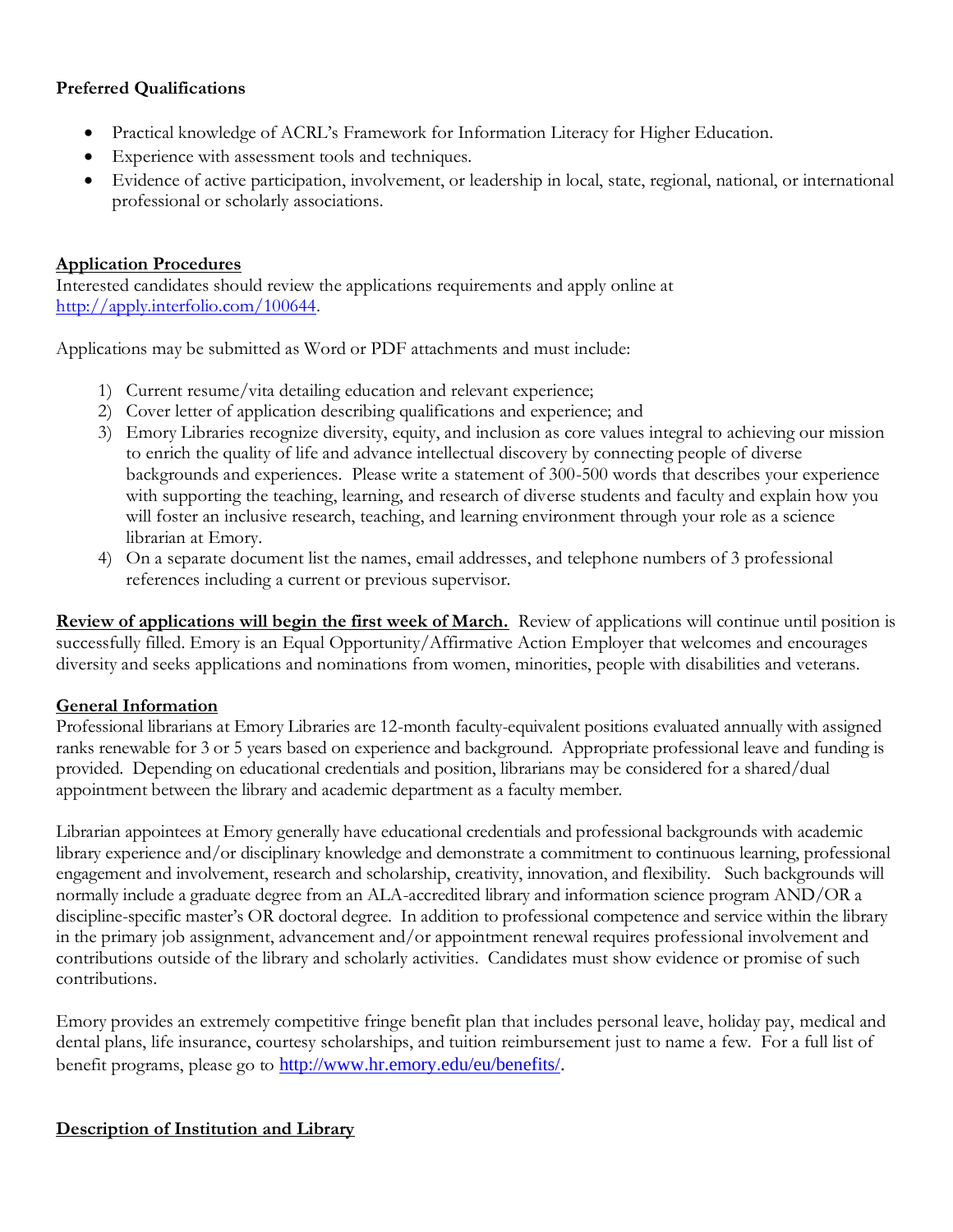Emory University is internationally recognized for its outstanding liberal arts college, superb professional schools, and one of the South's leading health care systems. Emory's beautiful, leafy main campus is located in Atlanta's historic Druid Hills suburb and is home to 8,079 undergraduates and 7,372 graduate and professional students. As the second largest private employer in Atlanta, Emory University and Emory Healthcare have a combined workforce of approximately, 37,716 and an annual operating budget of \$5.6 billion. Emory University received \$831 million in research funding in fiscal year 2020.

Ranked among the top 20 Association of Research Libraries (ARL) in North America, Emory University Libraries in Atlanta and Oxford, Georgia is the interdisciplinary intellectual commons for Emory University. The collections at the nine Emory Libraries include more than 5.6 million volumes, 400,970 electronic journals, over 1.6 million electronic books, and internationally renowned special collections. The Stuart A. Rose Manuscript, Archives, and Rare Books Library is home to over 190,000 cataloged titles and more than 19,000 linear feet of manuscript material. Rose Library's collections span more than 800 years of history, with particular depth in modern literature and poetry, African American history and culture, political, social and cultural movements, and the University's archives.

Emory Libraries staff, including student workers, number approximately 350 with an overall library budget of approximately \$42 million. Emory University Libraries is a member of the Association of Research Libraries (ARL), the Association of College and Research Libraries (ACRL), the Atlanta Regional Council for Higher Education (ARCHE), the Coalition for Networked Information (CNI), the Center for Research Libraries (CRL), the Council on Library and Information Resources (CLIR), the Digital Library Federation (DLF), International Federation of Library Associations and Institutions (IFLA), and the Scholarly Publishing & Academic Resources Coalition (SPARC) as well as regional associations including the Association of Southeastern Research Libraries (ASERL) and Georgia Library Learning Online (GALILEO).

The Emory University Libraries include the Robert W. Woodruff Library, which is also home to the Goizueta Business Library, the Heilbrun Music and Media Library, and the Stuart A. Rose Manuscript, Archives, and Rare Book Library. Other library spaces include the Science Commons, Cox Hall Computing Center, the Library Service Center operated in collaboration with the Georgia Institute of Technology, the Woodruff Health Sciences Center Library, the Pitts Theology Library, the Hugh F. MacMillan Law Library, and the Oxford College Library located on the Oxford Campus approximately 30 miles from Atlanta.

#### **Diversity Statement**

Emory Libraries recognize diversity, equity, and inclusion as core values integral to achieving our mission to enrich the quality of life and advance intellectual discovery by connecting people of diverse backgrounds and experiences. We champion an inclusive work environment through competency training, reassurance of personal growth, restorative communication practices, and diverse recruitment and retention. We offer exhibits, collections, programming, and research assistance that speaks to the rich needs and identities of patrons from the Emory community and beyond. We encompass opportunities that strengthen these values. We invite you to bring your true self to the library and feel welcomed when you arrive.

#### *– December 2020*

**Emory University is an equal opportunity/equal access/affirmative action employer fully committed to achieving a diverse workforce and complies with all applicable Federal and Georgia State Laws, regulations, and executive orders regarding nondiscrimination and affirmative action in its programs and activities. Emory University does not discriminate on the basis of race, color, religion, ethnic or national**